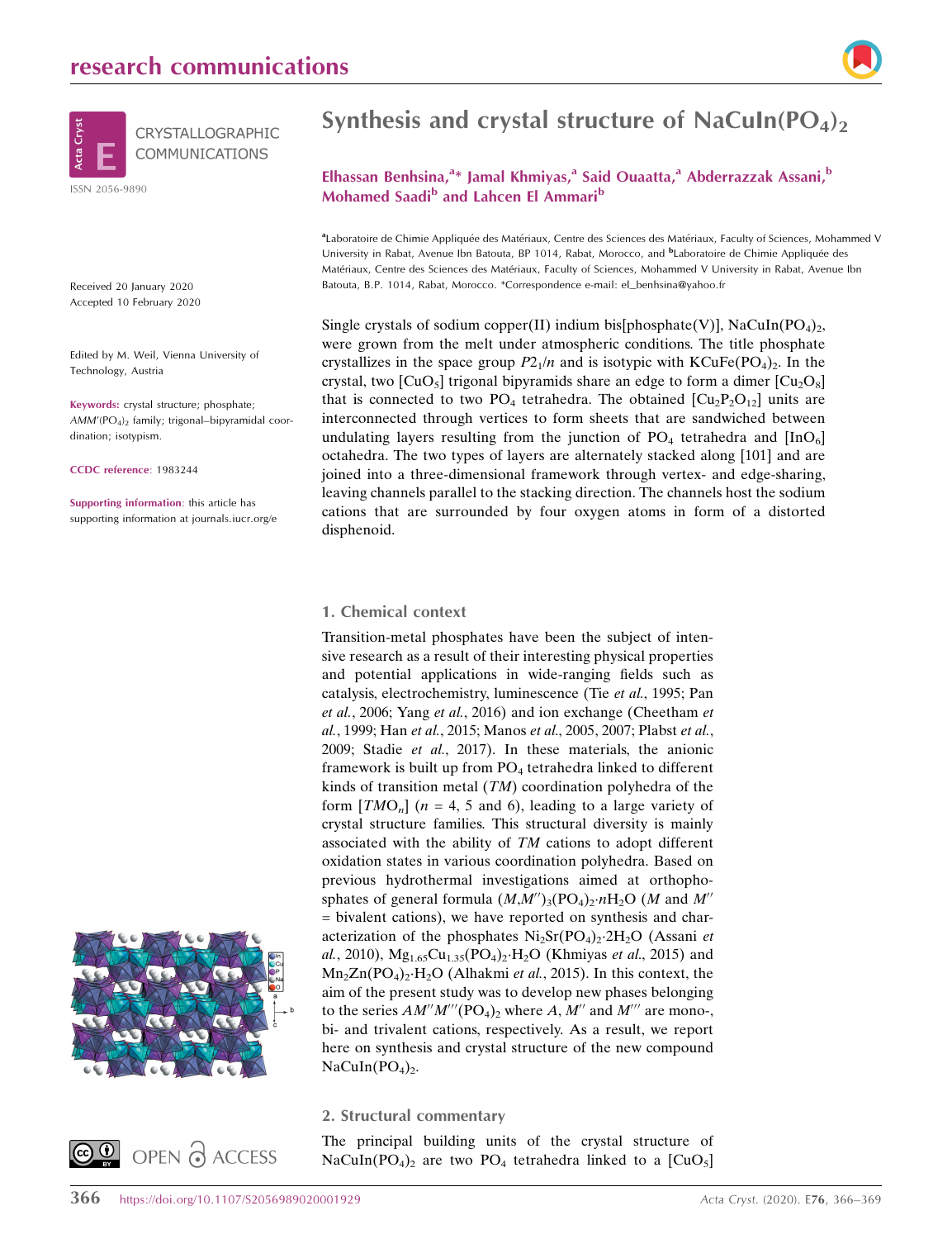

Figure 1

The principal building units in the crystal structure of  $NaCuIn(PO<sub>4</sub>)<sub>2</sub>$ . Displacement ellipsoids are drawn at the 50% probability level. [Symmetry codes: (i)  $x + \frac{1}{2}$ ,  $-y - \frac{1}{2}$ ,  $z + \frac{1}{2}$ ; (ii)  $-x + 1$ ,  $-y$ ,  $-z + 2$ ; (iii)  $-x + \frac{1}{2}, y - \frac{1}{2}, -z + \frac{3}{2}$ ; (iv)  $x + \frac{1}{2}, -y + \frac{1}{2}, z + \frac{1}{2}$ ; (v)  $-x + 1, -y, -z + 1$ ; (vi)  $x, y, z + 1$ ; (vii)  $-x, -y, -z + 1$ ; (viii)  $-x + \frac{1}{2}, y + \frac{1}{2}, -z + \frac{3}{2}$ ; (ix)  $x - \frac{1}{2}, -y + \frac{1}{2}$  $z + \frac{1}{2}$ .]

triangular bipyramid  $\left[Cu-O \text{ bond-length range of } 1.9088 \right]$  (9) to 2.1939 (9)  $\AA$  and to an [InO<sub>6</sub>] octahedron [In - O bond lengths range from  $2.1028(10)$  to  $2.2051(9)$  Å, and is completed by a distorted [NaO<sub>4</sub>] polyhedron (Fig. 1). The P $-$ O bond lengths in the two phosphate tetrahedra are similar and comparable with those of similar phosphates. However, the  $P1-O$  distances, varying between 1.5035 (10) and  $1.5729(9)$  Å, indicate a somewhat higher distortion of this tetrahedron than the P2—O distances [between 1.5297 (9) and 1.5488 (9)  $\AA$  of the other tetrahedron.

In this phosphate, two  $\left[\text{CuO}_5\right]$  triangular bipyramids share one edge to form a  $\left[\text{Cu}_2\text{O}_8\right]$  dimer, the ends of which are linked to two  $P1O_4$  tetrahedra by edge-sharing. The obtained  $\left[\text{Cu}_2\text{P}_2\text{O}_{12}\right]$  groups are linked together *via* the vertices to form sheets extending parallel to (101), as shown in Fig. 2. On the



Figure 3 (a) A view approximately along [101] showing the undulating layer formed by  $[InO<sub>6</sub>]$  octahedra linked to PO<sub>4</sub> tetrahedra and (b) a projection of this layer onto (101).

other hand, the  $[InO<sub>6</sub>]$  octahedra and the P2O<sub>4</sub> tetrahedra are interconnected through common vertices to build up an undulating layer extending in the same direction (Fig. 3). The copper phosphate layers are sandwiched between the undulating indium phosphate layers. By sharing corners and edges, an alternating stacking of the layers along [101] leads to a three-dimensional framework structure with channels in which the  $Na<sup>+</sup>$  cations are located (Fig. 4). The four nearest oxygen atoms around the alkali metal cation form a distorted disphenoid with Na—O distances between 2.3213 (12) and  $2.4275(11)$  Å (Fig. 1).

NaCuIn(PO<sub>4</sub>)<sub>2</sub> is isotypic with KCuFe(PO<sub>4</sub>)<sub>2</sub> (Badri et al., 2011), whereby potassium is substituted by sodium and iron by indium. However, we note a significant difference in the coordination number of sodium and potassium in the two structures. Whereas sodium has a fourfold coordination in  $NaCuIn(PO<sub>4</sub>)<sub>2</sub>$ , potassium is surrounded by nine oxygen atoms in  $KCuFe(PO<sub>4</sub>)<sub>2</sub>$  because of its greater ionic radius.

Bond-valence-sum calculations (Brown & Altermatt, 1985) are in good agreement with the expected values (in valence units) for sodium(I), copper(II), indium(III) and the phosphorus(V) cations,  $viz$ . Na<sup>I</sup> = 0.845 (2), Cu<sup>II</sup> = 2.102 (3),  $In<sup>III</sup> = 3.152$  (4),  $P1<sup>V</sup> = 4.930$  (8), and  $P2<sup>V</sup> = 4.992$  (8). For the



Figure 2

Projection along  $[001]$  of  $[Cu_2P_2O_{12}]$  copper phosphate sheets in the crystal structure of NaCuIn( $PO<sub>4</sub>$ )<sub>2</sub>.



Figure 4 The sodium cations located in channels running parallel to [101] in the crystal structure of NaCuIn( $PO<sub>4</sub>$ )<sub>2</sub>.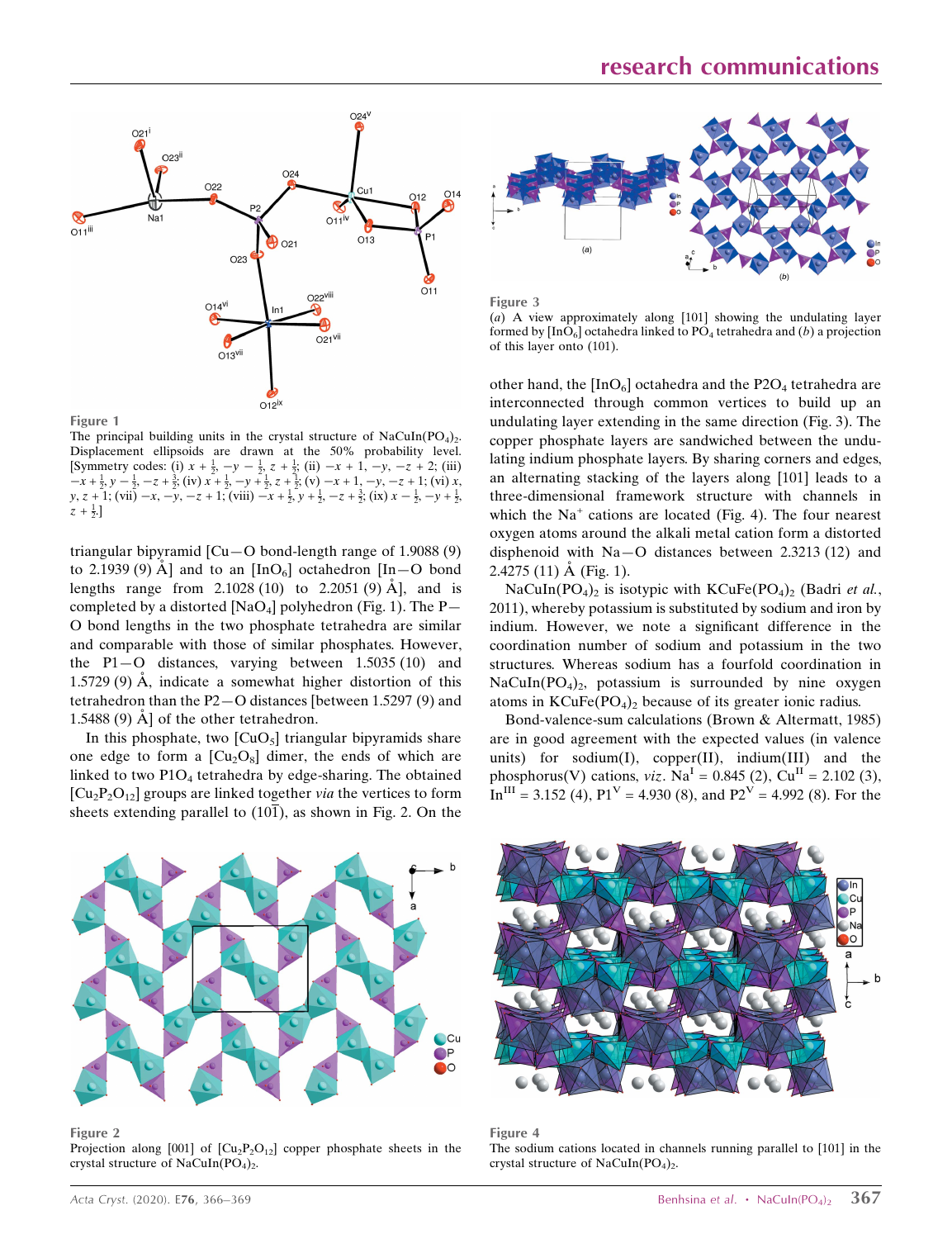oxygen anions, the calculated values range between 1.940 (5) and 2.076 (3).

#### 3. Database survey

Phosphate-based materials with general formula  $AM^{\text{II}}M'^{\text{III}}(PO_4)_2$  commonly show crystal structures where channels or, more rarely, layers are formed by the  $[M^{\mathrm{II}}M'^{\mathrm{II}}(PO_4)_2]$ <sup>-</sup> framework to delimit suitable environments to accommodate the  $A^+$  cations. A recent survey given by Yakubovich et al. (2019) revealed that all compounds of the morphotropic series  $AM^{\text{II}}M'^{\text{III}}(PO_4)_2$ , where  $A = \text{Na}$ , K, Rb or  $NH_4$ ,  $M'' = Cu$ , Ni, Co, Fe, Zn or Mg and  $M''' = Fe$ , Al or Ga, crystallize in the monoclinic crystal system and can be classified into seven subgroups according to their structure types, *viz.* (i) KNiFe(PO<sub>4</sub>)<sub>2</sub> (space-group type  $P2_1/c$ , Z = 4; Strutynska et al., 2014); (ii)  $KFe^{IH}Fe^{III}(PO_4)_2$  (space-group type  $P2_1/c$ , Z = 4; Yakubovich et al., 1986); (iii)  $(NH_4)Fe^{H-}$  $Fe^{III}(PO_4)$ <sub>2</sub> (space-group type C2/c, Z =16; Boudin & Lii, 1998); (iv) K(Co,Al)<sub>2</sub>(PO<sub>4</sub>)<sub>2</sub> (space-group type C2/c, Z = 8; Chen et al., 1997); (v)  $(NH<sub>4</sub>)(Zn,Ga)<sub>2</sub>(PO<sub>4</sub>)<sub>2</sub>$  (space-group type  $P2_1/a$ ,  $Z = 4$ ; Logar *et al.*, 2001); (vi) KMgFe(PO<sub>4</sub>)<sub>2</sub> (space-group type  $C2/c$ ,  $Z = 4$ ; Badri et al., 2009); (vii) NaZnAl(PO<sub>4</sub>)<sub>2</sub> (space-group type  $P2_1/c$ , Z = 4; Yakubovich *et* al., 2019). NaCuIn( $PO<sub>4</sub>$ )<sub>2</sub> belongs to the second subgroup of this classification.

In addition, the structures of certain members of this phosphate family are similar to those of the zeolite-ABW structural type (Badri et al., 2014). When the trivalent cation is lanthanum or yttrium, the crystal structures  $KM<sup>H</sup>La(PO<sub>4</sub>)<sub>2</sub>$  $(M<sup>II</sup> = Mg$  or Zn) are isotypes of the monazite monoclinic structure of LaPO<sub>4</sub> with space-group type  $P2_1/n$  (Pan et al., 2006; Tie et al., 1995), while  $KMgY(PO<sub>4</sub>)<sub>2</sub>$  turns out to be an isotype of the xenotime structure  $YPO<sub>4</sub>$  adopting a tetragonal symmetry with space-group type  $I4_1$ /amd (Tie et al., 1996).

#### 4. Synthesis and crystallization

Stoichiometric amounts of NaNO<sub>3</sub>, CuO,  $In<sub>2</sub>O<sub>3</sub>$  and  $NH_4H_2PO_4$  as precursors in the molar ratio 1:1:0.5:2 were ground in an agate mortar and pre-heated at 473 and 673 K in a platinum crucible to eliminate gaseous products. The resulting powder was subsequently heated to a temperature of 1473 K. The product was then cooled to room temperature at a rate of 5 K  $h^{-1}$ . The obtained product contained green single crystals corresponding to the title phosphate.

#### 5. Refinement

Crystal data, data collection and structure refinement details are summarized in Table 1.

Labelling of atoms and their coordinates were adapted from isotypic  $KCuFe(PO<sub>4</sub>)<sub>2</sub>$  (Badri et al., 2011). Since not all atoms in the latter description are part of one unit cell, a translation by  $(z + 1)$  relative to the original coordinates brings all corresponding atoms inside one unit cell. Moreover, oxygen

| Table 1 |                       |  |
|---------|-----------------------|--|
|         | Experimental details. |  |

| Crystal data                                                                                  |                                             |
|-----------------------------------------------------------------------------------------------|---------------------------------------------|
| Chemical formula                                                                              | NaCuIn(PO <sub>4</sub> ) <sub>2</sub>       |
| $M_{r}$                                                                                       | 391.29                                      |
| Crystal system, space group                                                                   | Monoclinic, $P2_1/n$                        |
| Temperature $(K)$                                                                             | 296                                         |
| $a, b, c (\AA)$                                                                               | 8.2563 (3), 10.1382 (4), 8.8060 (3)         |
|                                                                                               | 114.444 (1)                                 |
| $\overset{\beta}{V} \overset{\text{\tiny{(}}\circ)}{\overset{\text{\tiny{(}}\bullet}{(A^3)}}$ | 671.03(4)                                   |
| Z                                                                                             | $\overline{4}$                              |
| Radiation type                                                                                | Mo $K\alpha$                                |
| $\mu$ (mm <sup>-1</sup> )                                                                     | 7.16                                        |
| Crystal size (mm)                                                                             | $0.34 \times 0.25 \times 0.19$              |
| Data collection                                                                               |                                             |
| Diffractometer                                                                                | Bruker X8 APEX Diffractometer               |
| Absorption correction                                                                         | Multi-scan (SADABS; Krause et<br>al., 2015) |
| $T_{\min}, T_{\max}$                                                                          | 0.528, 0.747                                |
| No. of measured, independent and                                                              | 24292, 3106, 2996                           |
| observed $[I > 2\sigma(I)]$ reflections                                                       |                                             |
| $R_{\rm int}$                                                                                 | 0.026                                       |
| $(\sin \theta/\lambda)_{\text{max}}$ $(\text{\AA}^{-1})$                                      | 0.820                                       |
| Refinement                                                                                    |                                             |
| $R[F^2 > 2\sigma(F^2)], wR(F^2), S$                                                           | 0.013, 0.033, 1.11                          |
| No. of reflections                                                                            | 3106                                        |
| No. of parameters                                                                             | 119                                         |
| $\Delta \rho_{\text{max}}$ , $\Delta \rho_{\text{min}}$ (e Å <sup>-3</sup> )                  | $0.66, -0.59$                               |

Computer programs: APEX2 and SAINT (Bruker, 2009), SHELXT2014/5 (Sheldrick, 2015a), SHELXL2018/3 (Sheldrick, 2015b), ORTEP-3 for Windows (Farrugia, 2012), DIAMOND (Brandenburg, 2006) and publCIF (Westrip, 2010).

atoms O11 and O14 were translated by  $(x - \frac{1}{2}, -y + \frac{1}{2}, z - \frac{1}{2})$ and  $(x, y, z - 1)$ , respectively, to be linked directly to P1.

The maximum and minimum electron densities in the final difference-Fourier map are at  $0.70 \text{ Å}$  from O14 and  $0.50 \text{ Å}$ from Cu1, respectively.

#### Acknowledgements

The authors thank the Unit of Support for Technical and Scientific Research (UATRS, CNRST) for the X-ray measurements.

#### Funding information

Mohammed V University, Rabat, Morocco, is thanked for financial support.

#### References

- [Alhakmi, G., Assani, A., Saadi, M. & El Ammari, L. \(2015\).](http://scripts.iucr.org/cgi-bin/cr.cgi?rm=pdfbb&cnor=wm5539&bbid=BB1) Acta Cryst. E71[, 154–156.](http://scripts.iucr.org/cgi-bin/cr.cgi?rm=pdfbb&cnor=wm5539&bbid=BB1)
- [Assani, A., Saadi, M., Zriouil, M. & El Ammari, L. \(2010\).](http://scripts.iucr.org/cgi-bin/cr.cgi?rm=pdfbb&cnor=wm5539&bbid=BB2) Acta Cryst. E66[, i86–i87.](http://scripts.iucr.org/cgi-bin/cr.cgi?rm=pdfbb&cnor=wm5539&bbid=BB2)
- Badri, A., Hidouri, M., López, M. L., Pico, C., Wattiaux, A. & Amara, M. B. (2011). [J. Solid State Chem.](http://scripts.iucr.org/cgi-bin/cr.cgi?rm=pdfbb&cnor=wm5539&bbid=BB3) 184, 937–944.
- Badri, A., Hidouri, M., López, M. L., Veiga, M. L., Wattiaux, A. & [Amara, M. B. \(2009\).](http://scripts.iucr.org/cgi-bin/cr.cgi?rm=pdfbb&cnor=wm5539&bbid=BB4) Solid State Ionics, 180, 1558–1563.
- Badri, A., Hidouri, M., Wattiaux, A., López, M. L., Veiga, M. L. & [Amara, M. B. \(2014\).](http://scripts.iucr.org/cgi-bin/cr.cgi?rm=pdfbb&cnor=wm5539&bbid=BB5) Mater. Res. Bull. 55, 61–66.
- [Boudin, S. & Lii, K.-H. \(1998\).](http://scripts.iucr.org/cgi-bin/cr.cgi?rm=pdfbb&cnor=wm5539&bbid=BB6) Inorg. Chem. 37, 799–803.
- Brandenburg, K. (2006). DIAMOND[. Crystal Impact GbR, Bonn,](http://scripts.iucr.org/cgi-bin/cr.cgi?rm=pdfbb&cnor=wm5539&bbid=BB7) [Germany.](http://scripts.iucr.org/cgi-bin/cr.cgi?rm=pdfbb&cnor=wm5539&bbid=BB7)
- [Brown, I. D. & Altermatt, D. \(1985\).](http://scripts.iucr.org/cgi-bin/cr.cgi?rm=pdfbb&cnor=wm5539&bbid=BB8) Acta Cryst. B41, 244–247.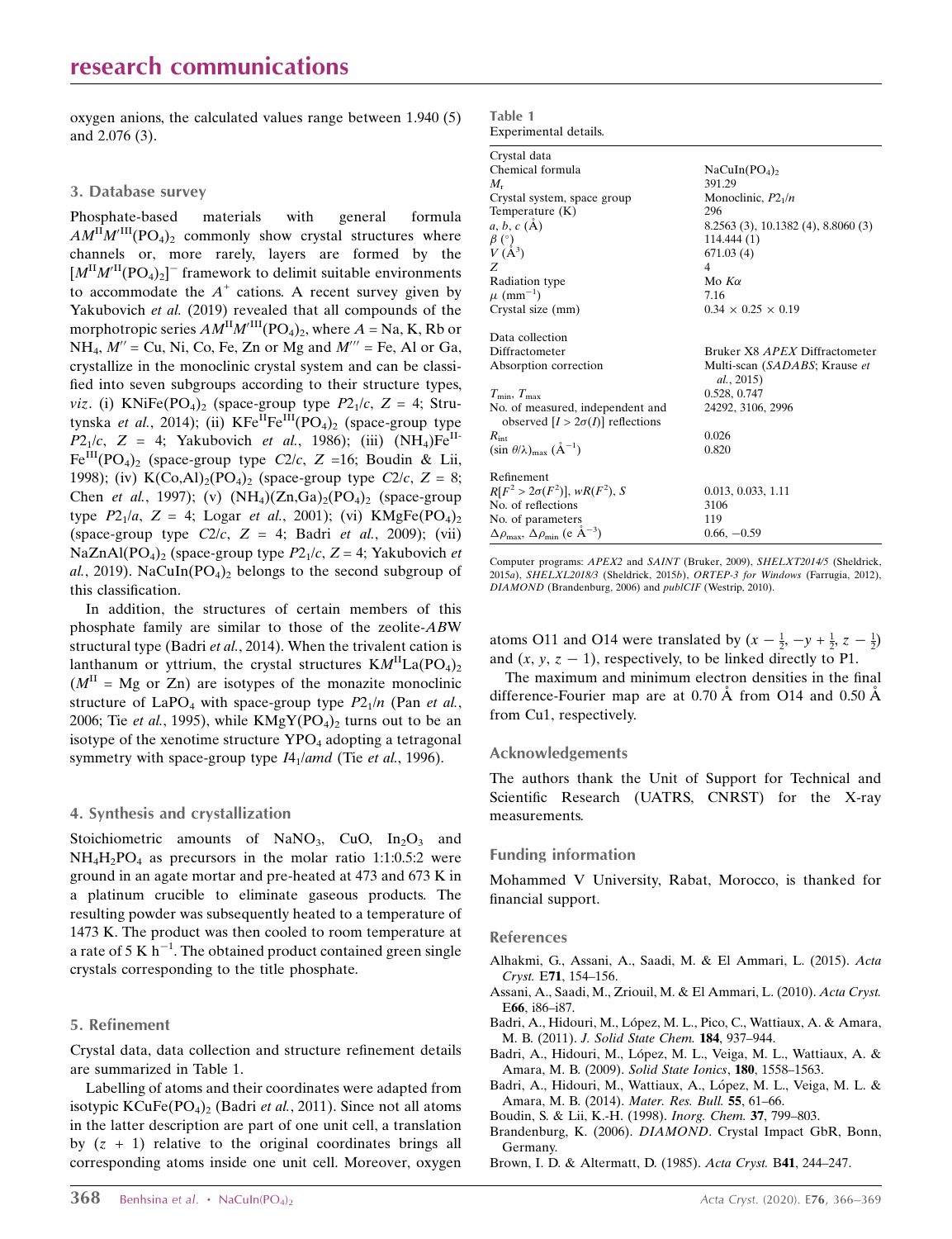- Bruker (2009). APEX2 and SAINT[. Bruker AXS Inc., Madison,](http://scripts.iucr.org/cgi-bin/cr.cgi?rm=pdfbb&cnor=wm5539&bbid=BB29) [Wisconsin, USA.](http://scripts.iucr.org/cgi-bin/cr.cgi?rm=pdfbb&cnor=wm5539&bbid=BB29)
- Cheetham, A. K., Férey, G. & Loiseau, T. (1999). Angew. Chem. Int. Ed. 38[, 3268–3292.](http://scripts.iucr.org/cgi-bin/cr.cgi?rm=pdfbb&cnor=wm5539&bbid=BB10)
- [Chen, X.-A., Zhao, L., Li, Y., Guo, F. & Chen, B.-M. \(1997\).](http://scripts.iucr.org/cgi-bin/cr.cgi?rm=pdfbb&cnor=wm5539&bbid=BB11) Acta Cryst. C53[, 1754–1756.](http://scripts.iucr.org/cgi-bin/cr.cgi?rm=pdfbb&cnor=wm5539&bbid=BB11)
- [Farrugia, L. J. \(2012\).](http://scripts.iucr.org/cgi-bin/cr.cgi?rm=pdfbb&cnor=wm5539&bbid=BB12) J. Appl. Cryst. 45, 849–854.
- [Han, M. H., Gonzalo, E., Singh, G. & Rojo, T. \(2015\).](http://scripts.iucr.org/cgi-bin/cr.cgi?rm=pdfbb&cnor=wm5539&bbid=BB13) Energy [Environ. Sci.](http://scripts.iucr.org/cgi-bin/cr.cgi?rm=pdfbb&cnor=wm5539&bbid=BB13) 8, 81–102.
- [Khmiyas, J., Assani, A., Saadi, M. & El Ammari, L. \(2015\).](http://scripts.iucr.org/cgi-bin/cr.cgi?rm=pdfbb&cnor=wm5539&bbid=BB14) Acta Cryst. E71[, 55–57.](http://scripts.iucr.org/cgi-bin/cr.cgi?rm=pdfbb&cnor=wm5539&bbid=BB14)
- [Krause, L., Herbst-Irmer, R., Sheldrick, G. M. & Stalke, D. \(2015\).](http://scripts.iucr.org/cgi-bin/cr.cgi?rm=pdfbb&cnor=wm5539&bbid=BB15) J. [Appl. Cryst.](http://scripts.iucr.org/cgi-bin/cr.cgi?rm=pdfbb&cnor=wm5539&bbid=BB15) 48, 3–10.
- Logar, N. Z., Mrak, M., Kaučič, V. & Golobič, A. (2001). J. Solid State Chem. 156[, 480–486.](http://scripts.iucr.org/cgi-bin/cr.cgi?rm=pdfbb&cnor=wm5539&bbid=BB16)
- [Manos, M. J., Iyer, R. G., Quarez, E., Liao, J. H. & Kanatzidis, M. G.](http://scripts.iucr.org/cgi-bin/cr.cgi?rm=pdfbb&cnor=wm5539&bbid=BB17) (2005). [Angew. Chem. Int. Ed.](http://scripts.iucr.org/cgi-bin/cr.cgi?rm=pdfbb&cnor=wm5539&bbid=BB17) 44, 3552–3555.
- [Manos, M. J., Malliakas, C. D. & Kanatzidis, M. G. \(2007\).](http://scripts.iucr.org/cgi-bin/cr.cgi?rm=pdfbb&cnor=wm5539&bbid=BB18) Chem. Eur. J. 13[, 51–58.](http://scripts.iucr.org/cgi-bin/cr.cgi?rm=pdfbb&cnor=wm5539&bbid=BB18)
- [Pan, Y., Zhang, Q. & Jiang, Z. \(2006\).](http://scripts.iucr.org/cgi-bin/cr.cgi?rm=pdfbb&cnor=wm5539&bbid=BB19) Mater. Sci. Eng. B, 133, 186– [190.](http://scripts.iucr.org/cgi-bin/cr.cgi?rm=pdfbb&cnor=wm5539&bbid=BB19)
- [Plabst, M., McCusker, L. B. & Bein, T. \(2009\).](http://scripts.iucr.org/cgi-bin/cr.cgi?rm=pdfbb&cnor=wm5539&bbid=BB20) J. Am. Chem. Soc. 131, [18112–18118.](http://scripts.iucr.org/cgi-bin/cr.cgi?rm=pdfbb&cnor=wm5539&bbid=BB20)
- [Sheldrick, G. M. \(2015](http://scripts.iucr.org/cgi-bin/cr.cgi?rm=pdfbb&cnor=wm5539&bbid=BB21)a). Acta Cryst. C71, 3–8.
- [Sheldrick, G. M. \(2015](http://scripts.iucr.org/cgi-bin/cr.cgi?rm=pdfbb&cnor=wm5539&bbid=BB22)b). Acta Cryst. A71, 3–8.
- [Stadie, N. P., Wang, S., Kravchyk, K. V. & Kovalenko, M. V. \(2017\).](http://scripts.iucr.org/cgi-bin/cr.cgi?rm=pdfbb&cnor=wm5539&bbid=BB23) ACS Nano, 11[, 1911–1919.](http://scripts.iucr.org/cgi-bin/cr.cgi?rm=pdfbb&cnor=wm5539&bbid=BB23)
- [Strutynska, N. Yu., Zatovsky, I. V., Baumer, V. N., Ogorodnyk, I. V. &](http://scripts.iucr.org/cgi-bin/cr.cgi?rm=pdfbb&cnor=wm5539&bbid=BB24) [Slobodyanik, N. S. \(2014\).](http://scripts.iucr.org/cgi-bin/cr.cgi?rm=pdfbb&cnor=wm5539&bbid=BB24) Acta Cryst. C70, 160–164.
- [Tie, S., Su, Q. & Yu, Y. \(1995\).](http://scripts.iucr.org/cgi-bin/cr.cgi?rm=pdfbb&cnor=wm5539&bbid=BB25) Phys. Status Solidi A, 147, 267–276.
- [Tie, S., Su, Q., Yu, Y. & Ma, J. \(1996\).](http://scripts.iucr.org/cgi-bin/cr.cgi?rm=pdfbb&cnor=wm5539&bbid=BB26) Chin. J. Chem. 14, 25–30.
- [Westrip, S. P. \(2010\).](http://scripts.iucr.org/cgi-bin/cr.cgi?rm=pdfbb&cnor=wm5539&bbid=BB27) J. Appl. Cryst. 43, 920–925.
- [Yakubovich, O., Kiriukhina, G., Volkov, A. & Dimitrova, O. \(2019\).](http://scripts.iucr.org/cgi-bin/cr.cgi?rm=pdfbb&cnor=wm5539&bbid=BB28) [Acta Cryst.](http://scripts.iucr.org/cgi-bin/cr.cgi?rm=pdfbb&cnor=wm5539&bbid=BB28) C75, 514–522.
- [Yakubovich, O. V., Evdokimova, O. A., Mel'nikov, O. K. & Simonov,](http://scripts.iucr.org/cgi-bin/cr.cgi?rm=pdfbb&cnor=wm5539&bbid=BB29) M. A. (1986). [Kristallografiya](http://scripts.iucr.org/cgi-bin/cr.cgi?rm=pdfbb&cnor=wm5539&bbid=BB29), 31, 906–912.
- [Yang, Z., Bai, Q., Li, T., Xu, S., Dong, H., Wang, Z. & Li, P. \(2016\).](http://scripts.iucr.org/cgi-bin/cr.cgi?rm=pdfbb&cnor=wm5539&bbid=BB30) Optik, 127[, 9338–9343.](http://scripts.iucr.org/cgi-bin/cr.cgi?rm=pdfbb&cnor=wm5539&bbid=BB30)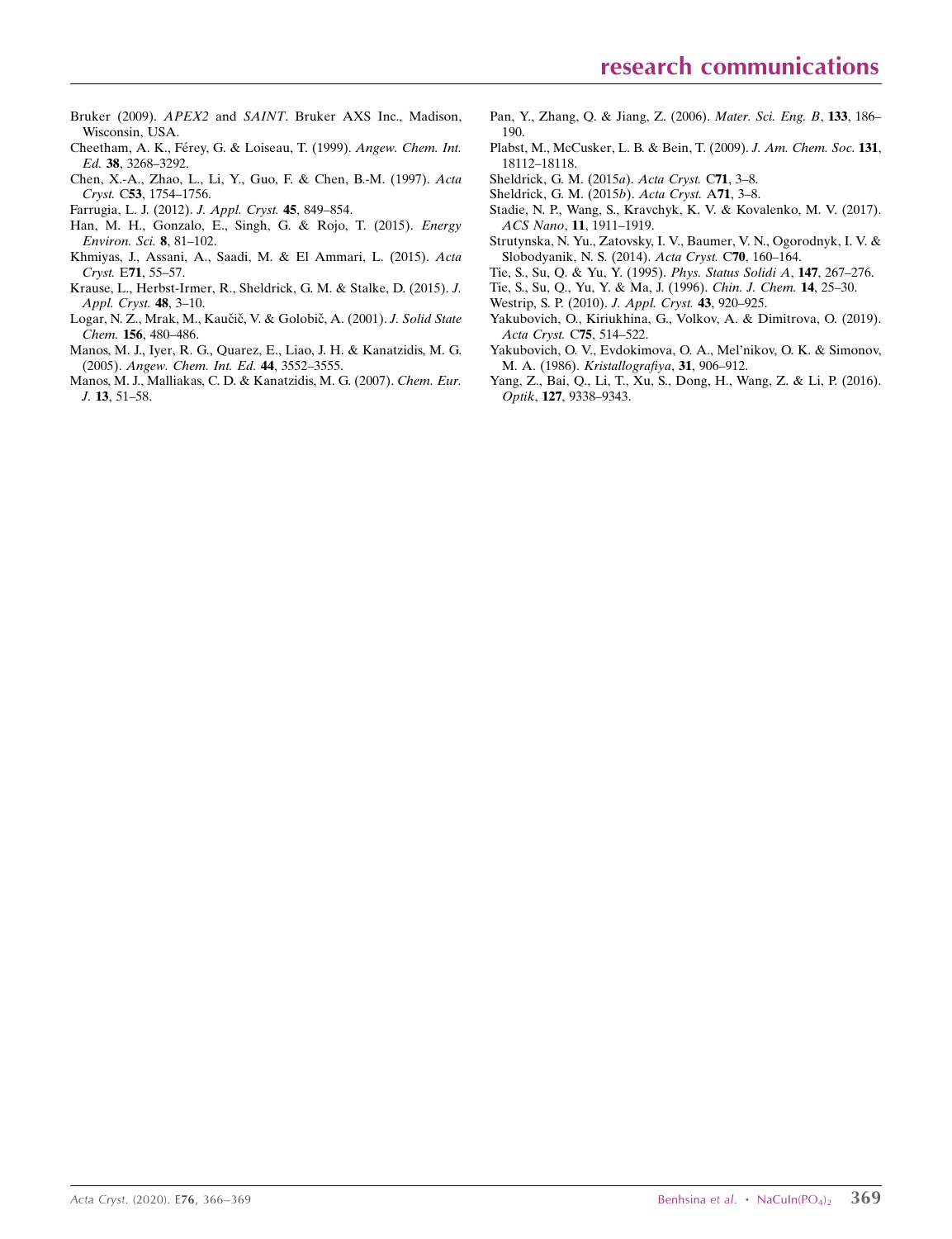# **supporting information**

*Acta Cryst.* (2020). E**76**, 366-369 [https://doi.org/10.1107/S2056989020001929]

# Synthesis and crystal structure of NaCuIn(PO<sub>4</sub>)<sub>2</sub>

# **Elhassan Benhsina, Jamal Khmiyas, Said Ouaatta, Abderrazzak Assani, Mohamed Saadi and Lahcen El Ammari**

# **Computing details**

Data collection: *APEX2* (Bruker, 2009); cell refinement: *SAINT* (Bruker, 2009); data reduction: *SAINT* (Bruker, 2009); program(s) used to solve structure: *SHELXT2014/5* (Sheldrick, 2015a); program(s) used to refine structure: *SHELXL2018/3* (Sheldrick, 2015b); molecular graphics: *ORTEP*-*3 for Windows* (Farrugia, 2012), *DIAMOND* (Brandenburg, 2006); software used to prepare material for publication: *publCIF* (Westrip, 2010).

**Sodium copper(II) indium bis[phosphate(V)]** 

# *Crystal data*

 $NaCuIn(PO<sub>4</sub>)<sub>2</sub>$  $M_r = 391.29$ Monoclinic, *P*21/*n*  $a = 8.2563(3)$  Å  $b = 10.1382$  (4) Å  $c = 8.8060(3)$  Å  $\beta$  = 114.444 (1)<sup>o</sup>  $V = 671.03$  (4) Å<sup>3</sup>  $Z = 4$ 

# *Data collection*

Bruker X8 APEX Diffractometer Radiation source: fine-focus sealed tube Graphite monochromator *φ* and *ω* scans Absorption correction: multi-scan (SADABS; Krause *et al.*, 2015)  $T_{\text{min}} = 0.528$ ,  $T_{\text{max}} = 0.747$ 24292 measured reflections

# *Refinement*

Refinement on *F*<sup>2</sup> Least-squares matrix: full  $R[F^2 > 2\sigma(F^2)] = 0.013$  $wR(F^2) = 0.033$  $S = 1.11$ 3106 reflections 119 parameters 0 restraints

 $F(000) = 732$  $D_x$  = 3.873 Mg m<sup>-3</sup> Mo *Kα* radiation,  $\lambda = 0.71073$  Å Cell parameters from 3106 reflections  $\theta$  = 2.9–35.6°  $\mu$  = 7.16 mm<sup>-1</sup>  $T = 296 \text{ K}$ Block, green  $0.34 \times 0.25 \times 0.19$  mm

3106 independent reflections 2996 reflections with  $I > 2\sigma(I)$  $R_{\text{int}} = 0.026$  $\theta_{\text{max}} = 35.6^{\circ}, \theta_{\text{min}} = 2.9^{\circ}$  $h = -12 \rightarrow 13$  $k = -16 \rightarrow 16$  $l = -14 \rightarrow 14$ 

 $w = 1/[\sigma^2(F_o^2) + (0.0139P)^2 + 0.5758P]$ where  $P = (F_o^2 + 2F_c^2)/3$  $(\Delta/\sigma)_{\text{max}} = 0.004$  $Δρ<sub>max</sub> = 0.66 e Å<sup>-3</sup>$  $\Delta\rho_{\rm min} = -0.59$  e Å<sup>-3</sup> Extinction correction: SHELXL-2018/3 (Sheldrick, 2015b), Fc\* =kFc[1+0.001xFc2 *λ*3 /sin(2*θ*)]-1/4 Extinction coefficient: 0.0093 (3)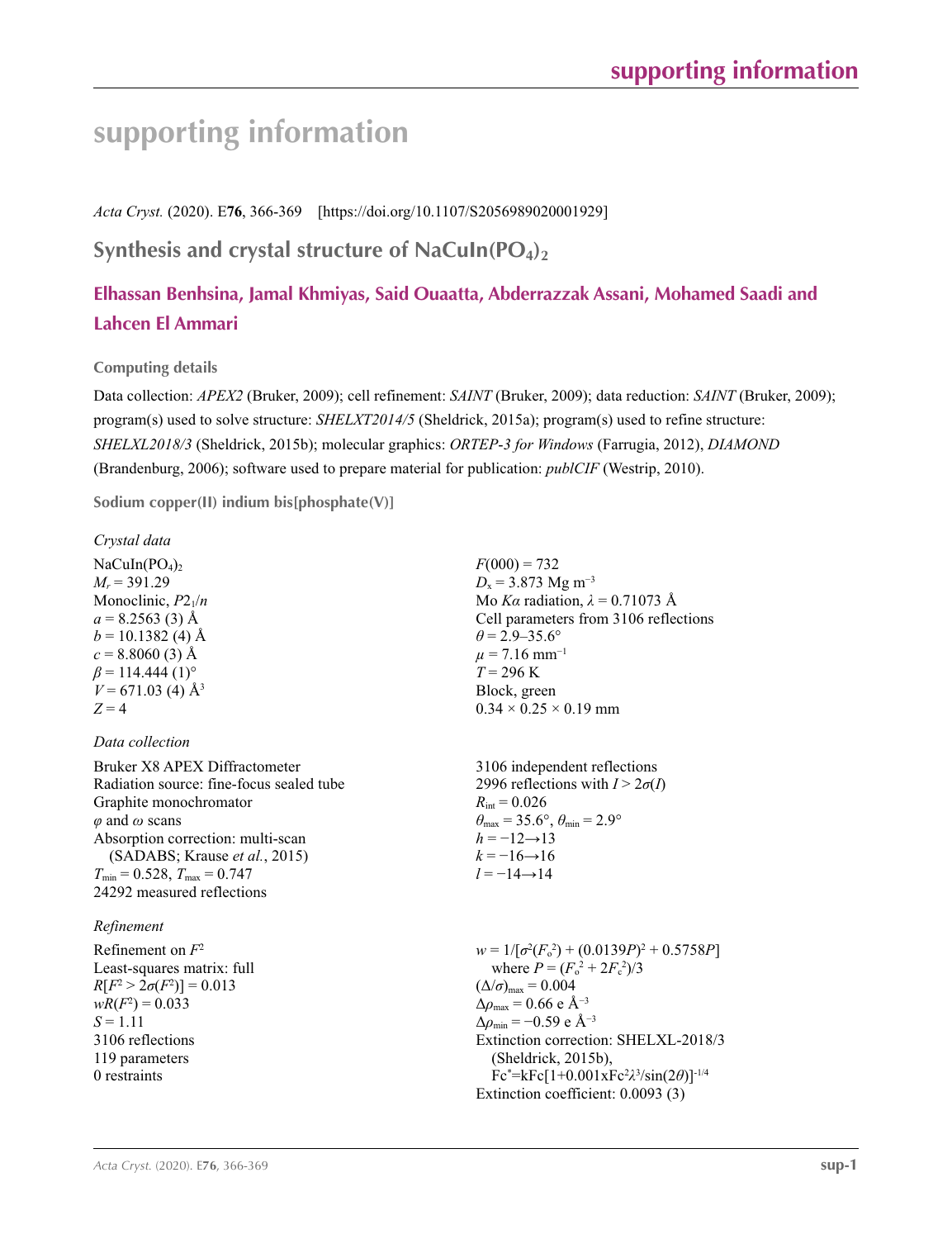### *Special details*

**Geometry**. All esds (except the esd in the dihedral angle between two l.s. planes) are estimated using the full covariance matrix. The cell esds are taken into account individually in the estimation of esds in distances, angles and torsion angles; correlations between esds in cell parameters are only used when they are defined by crystal symmetry. An approximate (isotropic) treatment of cell esds is used for estimating esds involving l.s. planes.

|                  | $\mathcal{X}$  | у             | z              | $U_{\rm iso}*/U_{\rm eq}$ |  |
|------------------|----------------|---------------|----------------|---------------------------|--|
| Na1              | 0.51418(10)    | $-0.16856(7)$ | 1.09748(8)     | 0.01965(13)               |  |
| Cu1              | 0.37225(2)     | 0.11940(2)    | 0.45881(2)     | 0.00706(3)                |  |
| In1              | 0.00214(2)     | 0.12812(2)    | 0.73403(2)     | 0.00463(3)                |  |
| P <sub>1</sub>   | 0.12997(4)     | 0.17027(3)    | 0.15664(4)     | 0.00494(5)                |  |
| O11              | $-0.03216(13)$ | 0.25215(10)   | 0.13588(12)    | 0.01037(15)               |  |
| O <sub>12</sub>  | 0.30223(12)    | 0.24790(9)    | 0.27141(11)    | 0.00812(14)               |  |
| O <sub>13</sub>  | 0.14612(12)    | 0.04925(9)    | 0.27222(11)    | 0.00824(14)               |  |
| O <sub>14</sub>  | 0.13759(14)    | 0.12965(10)   | $-0.00448(12)$ | 0.01159(16)               |  |
| P <sub>2</sub>   | 0.28460(4)     | $-0.08358(3)$ | 0.66933(4)     | 0.00448(5)                |  |
| O <sub>2</sub> 1 | 0.11495(13)    | $-0.13653(9)$ | 0.52826(12)    | 0.00993(15)               |  |
| O <sub>22</sub>  | 0.37706(12)    | $-0.19241(8)$ | 0.79630(11)    | 0.00787(14)               |  |
| O <sub>2</sub> 3 | 0.24068(13)    | 0.03111(9)    | 0.75876(12)    | 0.00903(15)               |  |
| O <sub>24</sub>  | 0.41607(13)    | $-0.03247(9)$ | 0.59836(12)    | 0.00962(15)               |  |

*Fractional atomic coordinates and isotropic or equivalent isotropic displacement parameters (Å2 )*

| Atomic displacement parameters $(\AA^2)$ |  |  |  |  |
|------------------------------------------|--|--|--|--|
|------------------------------------------|--|--|--|--|

|                  | $U^{11}$    | $L^{22}$    | $\mathcal{L}^{\beta 3}$ | $U^{12}$      | $U^{13}$   | $L^{23}$      |
|------------------|-------------|-------------|-------------------------|---------------|------------|---------------|
| Na1              | 0.0288(3)   | 0.0145(3)   | 0.0146(3)               | $-0.0042(2)$  | 0.0079(3)  | $-0.0035(2)$  |
| Cu1              | 0.00887(7)  | 0.00557(6)  | 0.00492(6)              | $-0.00104(4)$ | 0.00104(5) | 0.00126(4)    |
| In1              | 0.00517(4)  | 0.00405(4)  | 0.00432(4)              | $-0.00022(2)$ | 0.00161(3) | $-0.00042(2)$ |
| P <sub>1</sub>   | 0.00552(11) | 0.00490(11) | 0.00367(11)             | $-0.00020(9)$ | 0.00119(9) | 0.00053(8)    |
| O11              | 0.0096(4)   | 0.0125(4)   | 0.0094(4)               | 0.0054(3)     | 0.0044(3)  | 0.0042(3)     |
| O <sub>12</sub>  | 0.0085(4)   | 0.0077(3)   | 0.0063(3)               | $-0.0034(3)$  | 0.0012(3)  | 0.0008(3)     |
| O13              | 0.0091(4)   | 0.0055(3)   | 0.0071(3)               | $-0.0028(3)$  | 0.0004(3)  | 0.0020(3)     |
| O <sub>14</sub>  | 0.0129(4)   | 0.0165(4)   | 0.0043(3)               | 0.0025(3)     | 0.0025(3)  | $-0.0014(3)$  |
| P <sub>2</sub>   | 0.00536(11) | 0.00392(11) | 0.00410(11)             | 0.00089(8)    | 0.00189(9) | 0.00025(8)    |
| O <sub>2</sub> 1 | 0.0096(4)   | 0.0119(4)   | 0.0054(3)               | $-0.0026(3)$  | 0.0002(3)  | $-0.0013(3)$  |
| O <sub>22</sub>  | 0.0109(4)   | 0.0058(3)   | 0.0073(3)               | 0.0032(3)     | 0.0041(3)  | 0.0027(3)     |
| O <sub>2</sub> 3 | 0.0088(4)   | 0.0071(3)   | 0.0113(4)               | 0.0018(3)     | 0.0042(3)  | $-0.0034(3)$  |
| O <sub>24</sub>  | 0.0101(4)   | 0.0092(4)   | 0.0125(4)               | 0.0030(3)     | 0.0077(3)  | 0.0056(3)     |
|                  |             |             |                         |               |            |               |

*Geometric parameters (Å, º)*

| $Na1 - O21$ <sup>i</sup>   | 2.3213(12) | $In1-O22$ <sup>viii</sup>    | 2.1441(9)  |
|----------------------------|------------|------------------------------|------------|
| $Na1 - O23$ <sup>ii</sup>  | 2.3496(12) | $In1$ — $O13$ <sup>vii</sup> | 2.1632(9)  |
| $Na1 - O22$                | 2.4268(11) | $In1$ — $O12$ <sup>ix</sup>  | 2.2051(9)  |
| $Na1 - O11$ <sup>iii</sup> | 2.4275(11) | $P1 - O14$                   | 1.5035(10) |
| $Cu1 - O24$                | 1.9088(9)  | $P1 - O11$                   | 1.5205(10) |
| $Cu1 - O11$ <sup>iv</sup>  | 1.9317(9)  | $P1 - O13$                   | 1.5642(9)  |
|                            |            |                              |            |